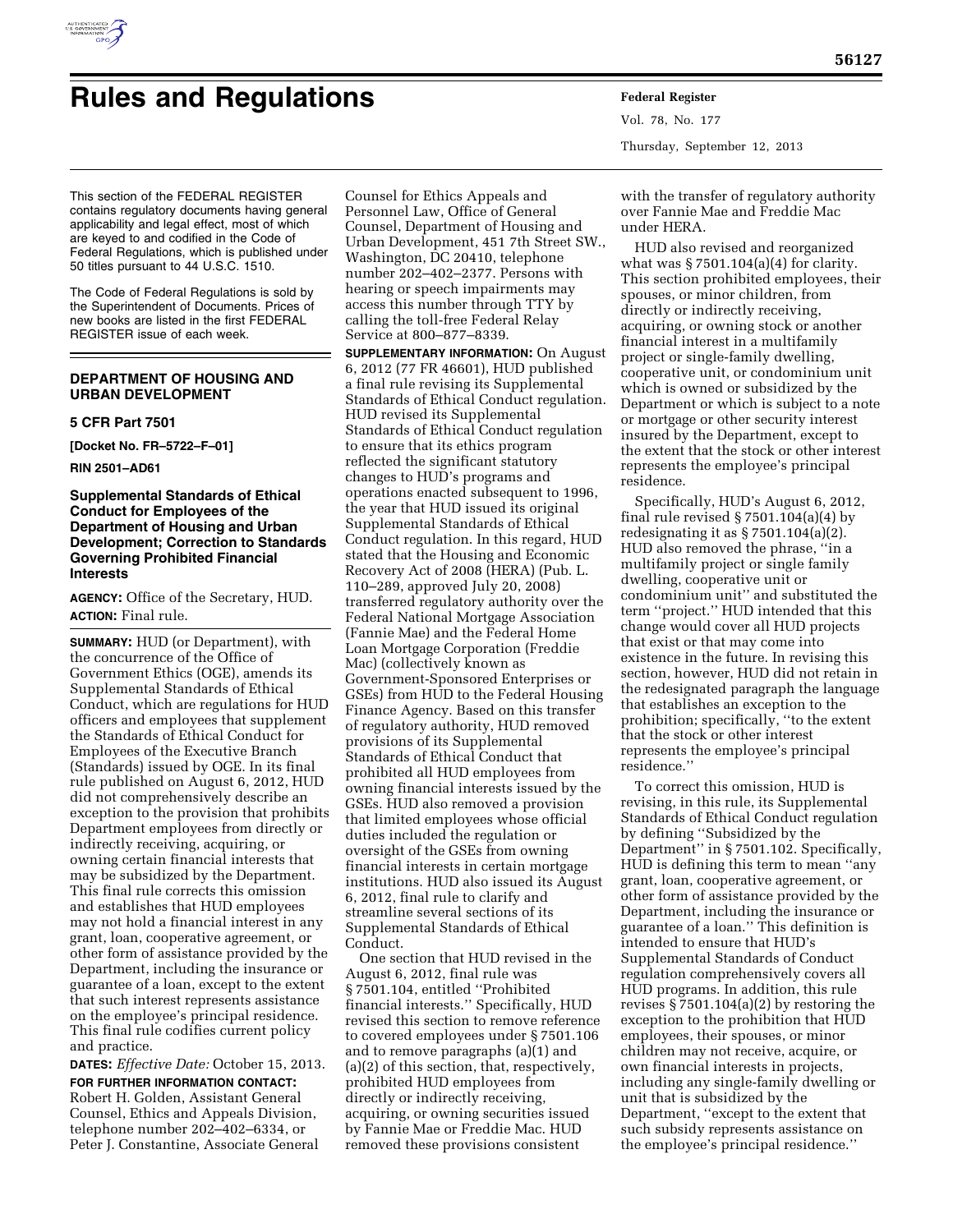Providing an exception that permits HUD employees to hold a financial interest in a project, including a singlefamily dwelling or unit, that is subsidized by the Department to the extent that such interest assists the employee's principal residence is not new. As noted in this preamble, such an exception existed since 1996, when HUD issued its original Supplemental Standards of Ethical Conduct. This longstanding exception recognizes that HUD employees remain subject to ethical requirements that ensure the public's confidence in the impartiality and objectivity with which HUD programs are administered. These requirements include 18 U.S.C. 208, a federal criminal statute, which prohibits employees from participating personally and substantially in any particular matters that will have a direct and predictable effect on the employee's financial interests, and 5 CFR 2635.502, which provides that an employee should not participate in a particular matter when the employee or the agency designee determines that the circumstances may cause a reasonable person with knowledge of the relevant facts to question his or her impartiality in the matter. Additionally, HUD employees must also adhere to the procedures established by the HUD Assistant Secretary with responsibility for the program in order to participate in the program.

## **Justification for Final Rulemaking**

In general, HUD publishes a rule for public comment before issuing a rule for effect, in accordance with HUD's regulations on rulemaking at 24 CFR part 10. Part 10, however, provides, in § 10.1, for exceptions from that general rule when HUD finds good cause to omit advance notice and public participation. The good cause requirement is satisfied when the prior public procedure is ''impracticable, unnecessary, or contrary to the public interest.''

HUD finds that good cause exists to publish this rule for effect without soliciting public comment, on the basis that public procedure is unnecessary. This rule does not substantively change HUD's Supplemental Standards of Ethical Conduct regulation but is technical in nature, reflecting longstanding policy and practice and correcting an omission in HUD's August 6, 2012, final rule. Specifically, it restores to HUD's Supplemental Standards of Ethical Conduct regulation the language that establishes that HUD employees may not hold a financial interest in any grant, loan, cooperative agreement, or other form of assistance

provided by the Department, including the insurance or guarantee of a loan, except to the extent that such interest represents assistance on the employee's principal residence. To this extent, it relates solely to agency organization, procedure, and practices and is exempt from the provision of the Administrative Procedure Act (5 U.S.C. 551 et seq.) requiring notice and opportunity for public comment.

#### **Matters of Regulatory Procedure**

## *Executive Order 12866 and Executive Order 13563*

Executive Orders 12866 and 13563 direct agencies to assess all costs and benefits of available regulatory alternatives and, if the regulation is necessary, to select the regulatory approach that maximizes net benefits. Because this rule relates solely to the internal operations of HUD, this rule was determined to be not a significant regulatory action under section 3(f) of Executive Order 12866, Regulatory Planning and Review, and therefore was not reviewed by the Office of Management and Budget (OMB).

#### *Information Collection Requirements*

The Paperwork Reduction Act of 1995 (44 U.S.C. 3501–3520) does not apply to this regulation because it does not contain information collection requirements subject to the approval of OMB.

# *Environmental Impact*

In accordance with 40 CFR 1508.4 of the regulations of the Council on Environmental Quality and 24 CFR 50.20(k) of HUD regulations, the policies and procedures contained in this rule relate only to internal administrative procedures whose content does not constitute a development decision nor affect the physical condition of project areas or building sites, and therefore, are categorically excluded from the requirements of the National Environmental Policy Act.

## *Executive Order 13132, Federalism*

Executive Order 13132 (entitled ''Federalism'') prohibits, to the extent practicable and permitted by law, an agency from promulgating a regulation that has federalism implications and either imposes substantial direct compliance costs on state and local governments and is not required by statute or preempts state law, unless the relevant requirements of section 6 of the Executive Order are met. This rule does not have federalism implications and does not impose substantial direct compliance costs on state and local

governments or preempt state law within the meaning of the Executive Order.

## *Unfunded Mandates Reform Act*

Title II of the Unfunded Mandates Reform Act of 1995 (2 U.S.C. 1531– 1538) (UMRA) establishes requirements for federal agencies to assess the effects of their regulatory actions on state, local, and tribal governments, and on the private sector. Since it is only directed toward HUD employees, this rule would not impose any federal mandates on any state, local, or tribal governments, or on the private sector, within the meaning of the UMRA.

## **List of Subjects in 5 CFR Part 7501**

#### Conflicts of interests.

Accordingly, for the reasons described in the preamble, HUD, with the concurrence of OGE, amends 5 CFR part 7501, as follows:

## **PART 7501—SUPPLEMENTAL STANDARDS OF ETHICAL CONDUCT FOR EMPLOYEES OF THE DEPARTMENT OF HOUSING AND URBAN DEVELOPMENT**

■ 1. The authority citation for part 7501 continues to read as follows:

**Authority:** 5 U.S.C. 301, 7301, 7351, 7353; 5 U.S.C. App. (Ethics in Government Act of 1978); E.O. 12674, 54 FR 15159, 3 CFR, 1989 Comp., p. 215, as modified by E.O. 12731, 55 FR 42547, 3 CFR, 1990 Comp., p. 306; 5 CFR 2635.105, 2635.203(a), 2635.403(a), 2635.803, 2635.807.

■ 2. In § 7501.102, add in alphabetical order a definition of ''Subsidized by the Department'' to read as follows:

#### **§ 7501.102 Definitions.**

\* \* \* \* \*

\* \* \* \* \*

*Subsidized by the Department* means any grant, loan, cooperative agreement, or other form of assistance provided by the Department, including the insurance or guarantee of a loan.

■ 3. In § 7501.104, revise paragraph (a)(2) to read as follows:

#### **§ 7501.104 Prohibited financial interests.**

 $(a) * * * *$ 

(2) A financial interest in a project, including any single family dwelling or unit, which is subsidized by the Department, except to the extent such subsidy represents assistance on the employee's principal residence. The definition of ''financial interest'' is found at 5 CFR 2635.403(c);

\* \* \* \* \*